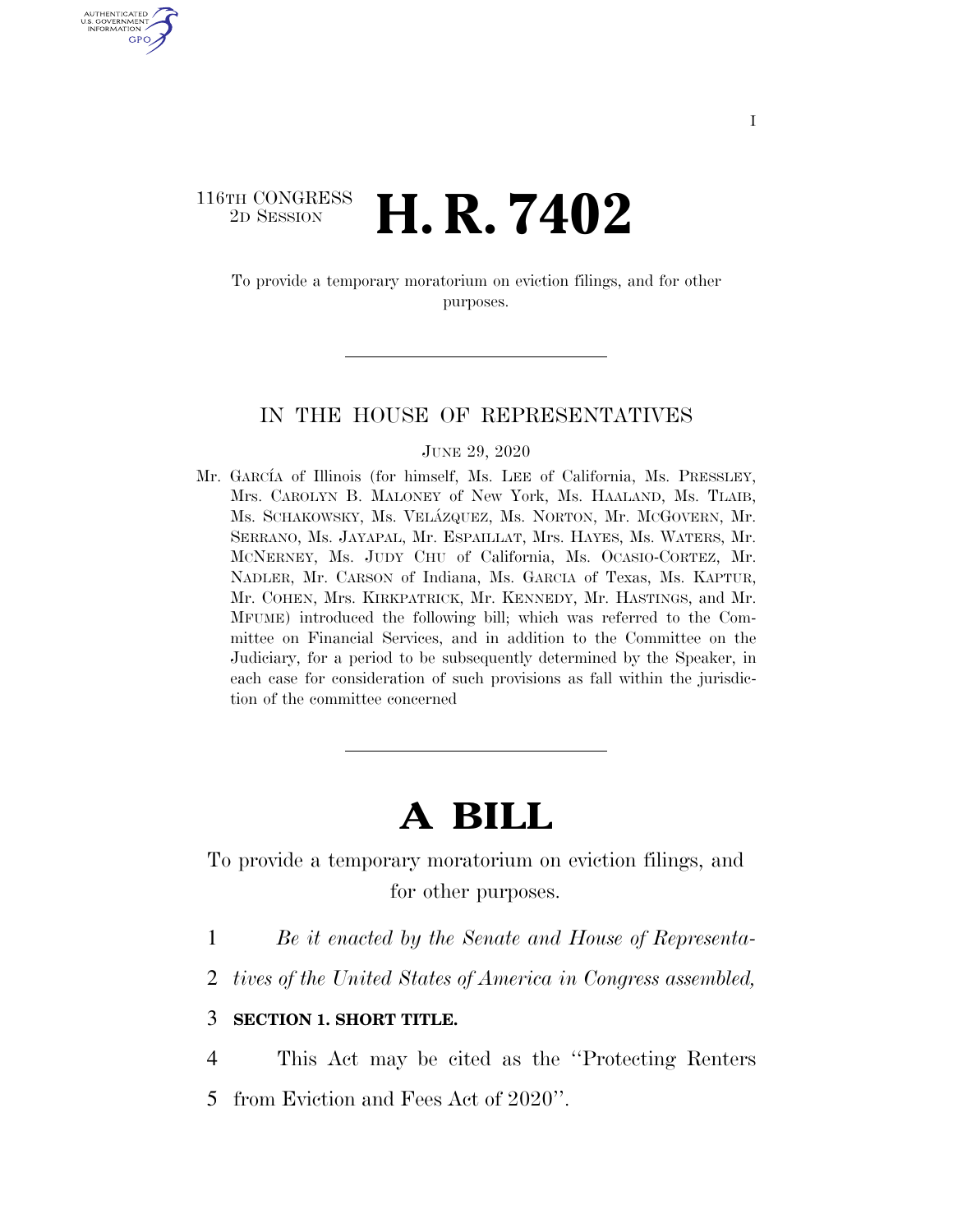**SEC. 2. EVICTION MORATORIUM.** 

 The CARES Act is amended by striking section 4024 (15 U.S.C. 9058; Public Law 116–136; 134 Stat. 492) and inserting the following new section:

 **''SEC. 4024. TEMPORARY MORATORIUM ON EVICTION FIL-INGS.** 

 ''(a) CONGRESSIONAL FINDINGS.—The Congress finds that—

 $\frac{1}{2}$  (1) according to the 2018 American Commu- nity Survey, 36 percent of households in the United States—more than 43 million households—are rent-ers;

13 ''(2) in 2019 alone, renters in the United States paid \$512 billion in rent;

 ''(3) according to the Joint Center for Housing Studies of Harvard University, 20.8 million renters in the United States spent more than 30 percent of their incomes on housing in 2018 and 10.9 million renters spent more than 50 percent of their incomes on housing in the same year;

•**HR 7402 IH** 21 ''(4) according to data from the Department of Labor, more than 40 million people have filed for 23 unemployment since the COVID-19 pandemic began; 24  $\frac{1}{2}$  (5) the impacts of the spread of COVID-19, which is now considered a global pandemic, are ex-pected to negatively impact the incomes of poten-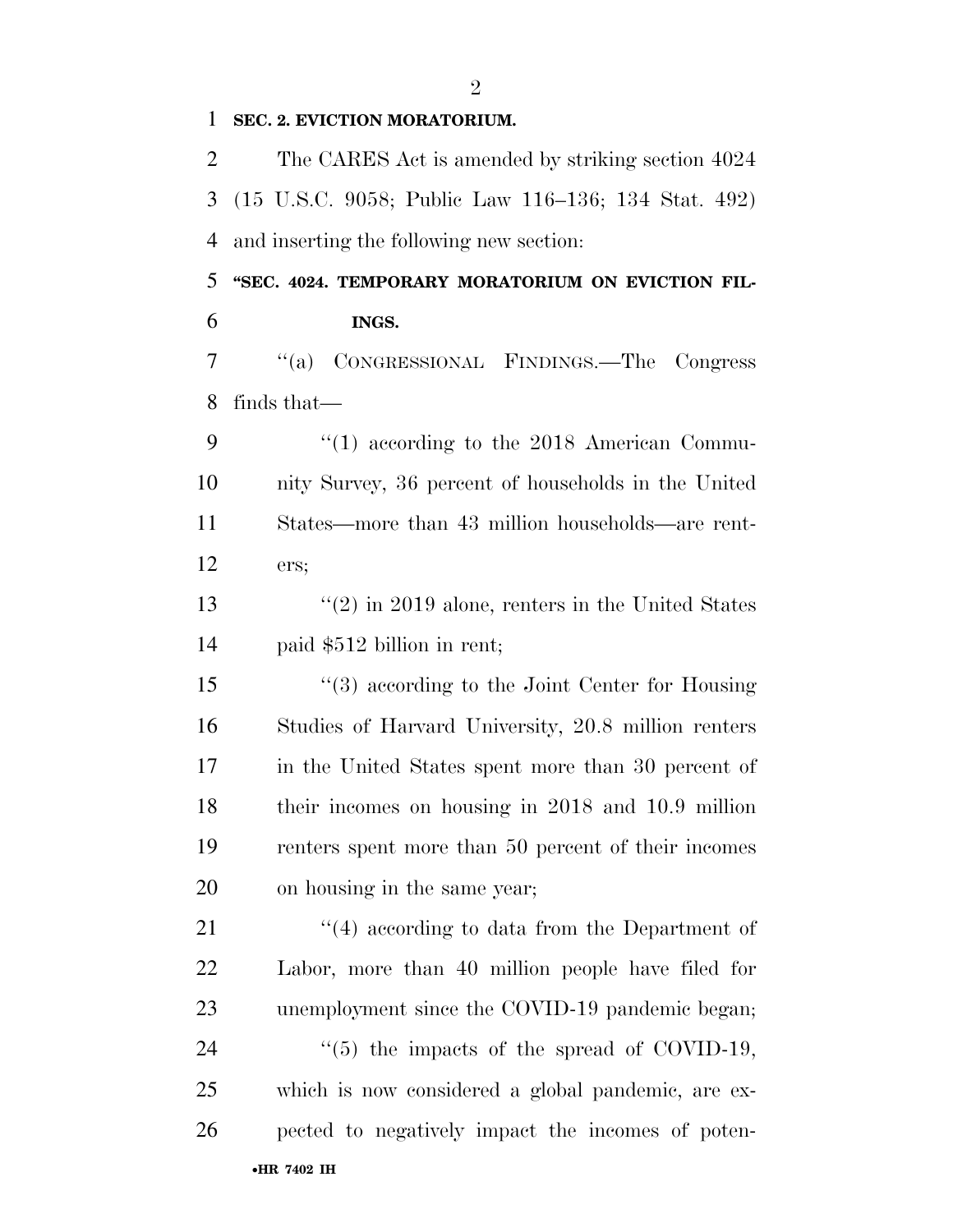| $\mathbf{1}$   | tially millions of renter households, making it dif-            |
|----------------|-----------------------------------------------------------------|
| $\overline{2}$ | ficult for them to pay their rent on time; and                  |
| 3              | $\cdot\cdot\cdot(6)$ evictions in the current environment would |
| $\overline{4}$ | increase homelessness and housing instability, which            |
| 5              | would be counterproductive towards the public                   |
| 6              | health goals of keeping individuals in their homes to           |
| 7              | the greatest extent possible.                                   |
| 8              | "(b) DEFINITIONS.—For purposes of this section, the             |
| 9              | following definitions shall apply:                              |
| 10             | "(1) COVERED DWELLING.—The term 'covered                        |
| 11             | dwelling' means a dwelling that is occupied by a ten-           |
| 12             | $ant$ —                                                         |
|                |                                                                 |
|                | "(A) pursuant to a residential lease; or                        |
|                | $\lq\lq (B)$ without a lease or with a lease ter-               |
| 13<br>14<br>15 | minable at will under State law.                                |
|                | "(2) DWELLING.—The term 'dwelling'' has the                     |
| 16<br>17       | meaning given such term in section 802 of the Fair              |
| 18             | Housing Act (42 U.S.C. 3602) and includes houses                |
| 19             | and dwellings described in section 803(b) of such               |
| 20             | Act $(42 \text{ U.S.C. } 3603(b))$ .                            |
| 21             | "(c) MORATORIUM.—During the 1-year period begin-                |
| 22             | ning on March 27, 2020, the lessor of a covered dwelling        |
| 23             | $may not$ —                                                     |

the court of jurisdiction to initiate a legal action to

•**HR 7402 IH**